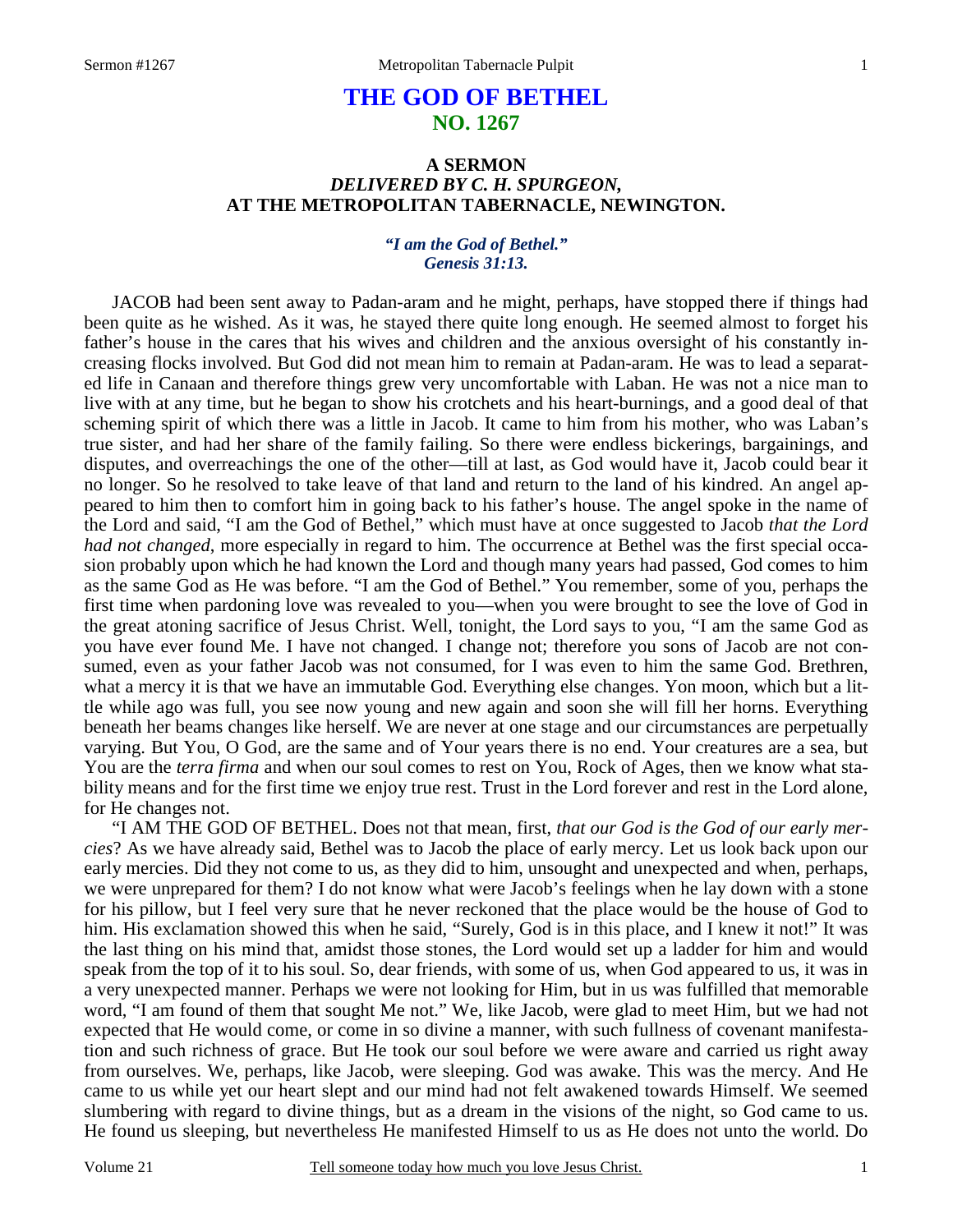you remember all that? Then the God you have to look to is the God of that unexpected grace. Do you need grace tonight? Why should you not have it? Are you unfit for it? Do you feel more and more how undeserving you are of it? Yet it came to you before, when you were in just such a state. Why shouldn't it come again? Sitting in this house of prayer, why should not we again be startled and be made to say, "Surely God is in this place, and I knew it not. I did not think, when I came within these walls that here He would, in such a special manner, reveal Himself to me. But now I shall always think of the seat in which I sat, and say, 'How dreadful is this place! It is none other than the house of God and the gate of heaven.'" The God of unexpected manifestations in your early days is still the same God.

 Perhaps, dear friends, some of you can look back upon those early manifestations as having taken place when you were in a very sad and lonely condition. Jacob was alone. He was a man that loved society. There are many signs of that. Perhaps, for the first time in his life, he was then out of the shelter of his tent and away from the familiar voices of his beloved father and mother. He had always been his mother's son. Something about him had always attracted her. But now, no one was within call. He might, perhaps, have heard the roar of the wild beast, but no familiar voice of a friend was anywhere near. It was a very lonely night to him. Some of us remember the first night we were away from home how dreary we felt as children. The same kind of homesickness will come over men and women and they say to themselves, "Now, at last, I have got out of the range in which I have been accustomed to go, and I have got away from the dear familiar faces that made life so happy to me." Yes, but it was just then that God appeared to him and have not you found it so? Amid darkest shades, Christ appears to you. Have not you had times of real desolation of spirit from one cause or another in which the Lord has seemed more sweet to you than ever He was before? When all created streams have run dry, the everlasting fount has bubbled up with more sweet and cooling streams than it ever did at any other time. Well, recollect all those scenes and the accompanying circumstances which made them seem so cheering, and then say, "This God, even the God of Bethel, is still my God. And if I am at present in trouble, if I am as lonely now as I was then, if I am brought so low that literally I have nothing but a doorstep for my pillow, if I should lose job, home, and friends, and be left like an orphan among the wild winds, with none to shelter me, yet O God of Bethel, You who were the cover of my head and the protector of my spirit, will still be with me, the God of those early visitations in times of my dark distress." Thus the God of Bethel by that visit cheered Jacob's heart. I can hardly suppose that there was an individual more unhappily circumstanced that night than Jacob was. But I question whether ever any individual in tent or palace woke up so happy in the morning as the patriarch did. Oh, it was a night that might make us wish to lie beneath the same dews and look up to the same heaven, if we might see the same vision. We would put from us the downy pillow, the luxurious curtains, and the comfortable well-furnished chambers and say, "Give us, oh, give us, Lord, if so it might please You, that same desert place, if we might but see You and hear Your voice, as Jacob did of old." Oh, how strong he was to pursue his journey after he poured that oil on the top of the stone. I guarantee you he went many an extra mile that day in the strength of that night's sleep. Now he could refrain from pining after his kindred and his father's house. Now he could keep his face constantly towards Bethuel's home, where his father had sent him, for the God of his fathers had said, "I am with you in all places where you go, and I will bring you back again unto this place." Now, do you not remember how you were strengthened and comforted in like manner? Have not you sung—

> *"Midst darkest shades, if He appears, My dawning is begun. He is my soul's bright morning star, And He my rising sun."*

Have not you found Him all that you needed and more than you expected? Has not grace for grace been given and strength equal to your day because the Lord appeared of old unto you? Brethren, the presence of God puts the iron shoes on the feet of the weary traveler—no, it makes his feet like hinds' feet, so that he stands on high places. And while he pours out the oil of gratitude, God pours upon him the oil of joy and puts away his mourning. So the pilgrim foots it merrily over the rough way until he gets to the place where he is told to go. The God of Bethel, then, is the God of early visits unexpected, given when much needed and yielding just what was needed of peace to the soul.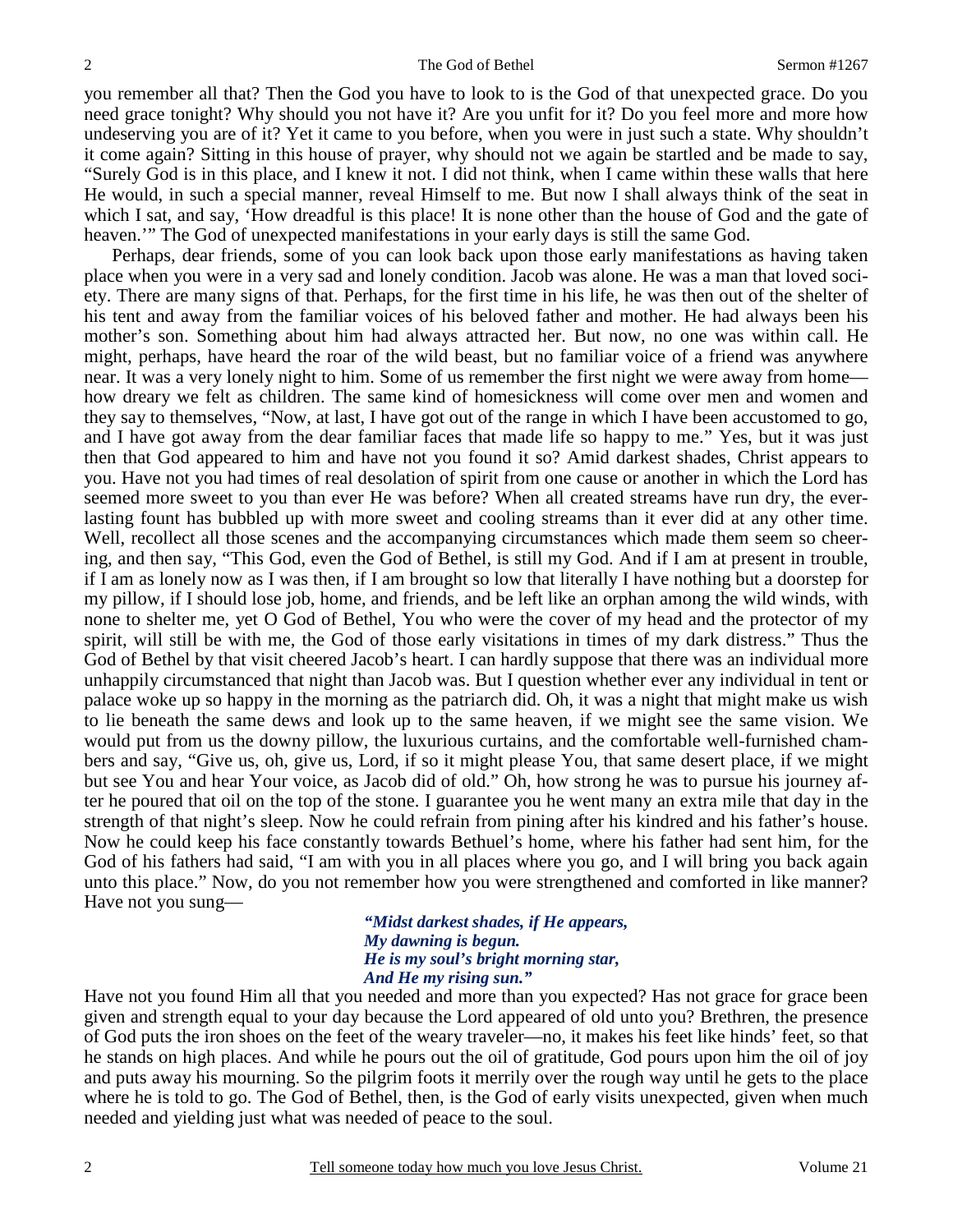"I AM THE GOD OF BETHEL." This title conveys a fresh lesson. Does it not mean, the *God of our Lord Jesus Christ?* What is "Beth-el" but "the house of God"? Brethren, I hear that term constantly applied to your buildings that are made with stone or iron, with brick and mortar, or with lath and plaster or whatever it may be. Every little conventicle that is put up and every huge cathedral that is built, be it a building with lowly porch or lofty spire, is called the house of God. Well, did you never read where it is said, "God that made heaven and earth dwells not in temples made with hands, that is to say, of this building"? Have you never read that magnificent sentence of Solomon at the consecration of the temple, "Behold, heaven and the heaven of heavens cannot contain You; how much less this house which I have built"? Do you think, then, that He will dwell in any of these classic buildings, be they of Greek, or Gothic, or Norman, or mediaeval architecture? Oh, sirs, God is great and greatly to be praised as much outside as inside of your petty structures. He is everywhere. He fills all things. And God's house is not a place that you can build for Him, artistic as your tastes may be. Your memorial windows are not His remembrancers. They may charm you, they cannot please Him. But there is a place where God always dwells. What habitation has He prepared for Himself and what tabernacle has He built? There is one abode mysteriously fashioned. We speak of its strange conception and its matchless purity of architecture. It was the body of the Lord Jesus Christ. "A body have you prepared Me." And the house of God, the true Bethel, is the person of the Lord Jesus Christ, for, "In Him dwells all the fullness of the Godhead bodily." For, "The Word was made flesh and tabernacled among us and we beheld His glory, the glory as of the Only-begotten of the Father, full of grace and truth." The house of God is first, the person of Christ, and then the church of God, which is the body of Christ mystically. This is the house and the household of God, even the church of the living God.

 Not now to insist upon that meaning of the word Bethel, or on Him who came to Bethlehem, and there was born the very house of the divine indwelling, I will rather muse upon that vision which made God, especially to Jacob that night, the God of the Savior. He saw the ladder, the foot of which was on earth and the top reached to heaven—a ladder which can never be explained in any other way than as a figure of that same Christ who came down from heaven, who also is in heaven, by whom we must ascend to heaven and through whom heaven's blessings come down to us.

 The God of Bethel is a God who concerns Himself with the things of earth, not a God who shuts Himself up in heaven. The God of Bethel is a God who has a ladder fixed between heaven and earth. The God of most men—the God of the unregenerate—is an inanimate God, or if alive and able to see, he is an unfeeling God, careless about them and their personal interests. "Oh, it is preposterous," they say, "to think that he takes notice of our sorrows and troubles—and still more absurd to suppose that he hears prayer, or that he ever interferes in answer to the voice of supplication, to grant a poor man his requests. It cannot be." That is their God, you see. That is the God of the heathen—a dead, blind, dumb God. I do not wonder that they do not pray to him. They could not expect an answer. But the God of grace is one who has opened a communication between heaven and earth. He notices the cries of His children, puts their tears into His bottle, sympathizes with their sorrows, looks down on them with an eye of pity and a father's love. He has communion with them and permits them to have communion with Him, and all that through the blessed person of the Lord Jesus Christ. See where the foot of this ladder rests on earth, for He lies in the manger at Bethlehem as a babe. He lives on earth the life of a common laborer, wearing the smock frock of toil. He dies upon the accursed tree a felon's death that He may be like man even in bearing the image of death upon His face. This is where the ladder stands, in the miry clay of manhood. But see where it rises, for He is equal with God, co-equal, equal in power, wisdom, dignity, and holiness, and every glorious attribute, very God of very God, before whom angels bow. The bottom of the ladder comes down to man, but the top of it reaches right up to God, in all the glory of the mysterious Godhead. Thus, you see there is a link between the two. And the God whom we worship does hold fellowship with us and remains no silent spectator of our griefs. Up that ladder angels ascend and our prayers ascend—our praises, our tears, our sighs. Jesus teaches them the way. And there is a traffic downwards too, for blessings come both rich and rare by the way of the Mediator. We shall never be able to count them. How great is the sum of them! What traffic there is on the rungs of that ladder! Upwards, O my soul, send your messengers a thousand times a day. But downwards God's messengers are continually coming—mercies, favors, altogether as innumerable as the sands that are upon the seashore, and all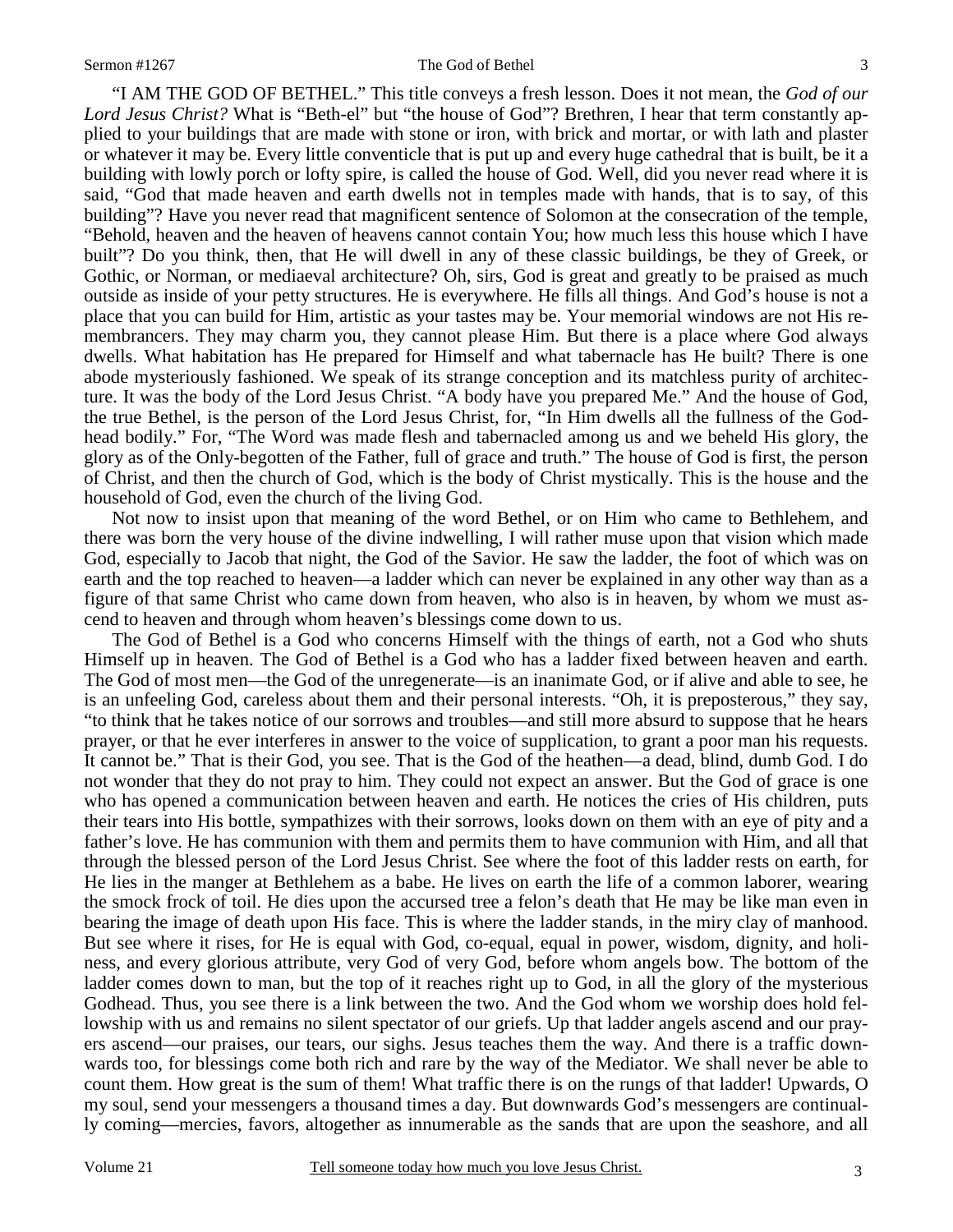coming down that ladder. There is a way of judgement which the swift-winged angel takes without a ladder, but the way of mercy always needs that staircase of light. No mercy or favor comes to us except through Jesus Christ our Lord, by whom we deal with God and God deals with us.

 That way in Jacob's dream, you will notice, was eminently a way commended to him, for the foot of the ladder was where Jacob lay and the top of it was where God was. Have we realized this? Do you know God, my brethren, as One with whom *you* can speak—with whom *you* can speak yourself—as real to you as your husband, your father, your friend? Are you in the habit of keeping up constant communication with your God? If you are, you know the God of Bethel. If you are not, I pray that the God of Bethel may reveal Himself to you. You could not have had fellowship with God if there had been no Christ. Without the ladder, how could there be a connection between Jacob and God? But with the ladder, even Jesus Christ, the way is open, open always, open now. Oh, it has been open many and many a time. We have resorted to it and never found it closed. We have cried to Him in deep distress, but the way upwards has been open when all surrounding ways were shut. We have needed mercy and mercy has come when we thought that mercy could not possibly reach us. Yet it came downwards when it could not have come in any other way. And it is just the same tonight. Oh, use the ladder. Use it well. Dart your desires upwards now. They shall tread those rungs. Your thanks, your petitions, your confessions—send them up. They are welcome. The ladder is made on purpose for the traffic. Use it now, and as you use it, bless the God of Bethel with all your heart.

 Still further, let us remember that this God of Bethel is *the God of angels*. We do not often say much about those mysterious beings, for it is but little that we know of them. This, however, we know—that angels are set by God to be the *watchers* over His people. Jacob was asleep, but the angels were wide awake. They were going up and down that ladder while Jacob was lying there, steeped in slumber. So when you and I are sleeping, when the blessed God has put His finger on our eyelids and said, "Lie still, My child, and be refreshed," there may be no policeman at the door, no bodyguard to prevent intrusion, but there are angels always watching over us. We shall not come to harm if we put our trust in God. "I will lay me down to sleep, for You make me to dwell in safety." These angels were also *messengers*. "Are they not all ministering spirits?" And are they not sent with messages from God? To Jacob they had their errand. On more than one occasion, angels bore him messages from the Most High. How far or how often they bring us messages now I cannot tell. Sometimes thoughts drop into the soul that do not reach us in the regular connection of our thoughts. We scarcely know how to account for them. It may be they are due to the immediate action of the blessed Spirit, but they may, for all we know, be brought by some other spirit, pure and heavenly, sent to suggest those thoughts to our soul. We cannot tell. The angels are watchers, certainly, and they are messengers without a doubt. Moreover, they are our *protectors*. God employs them to bear us up in their hands, lest at any time we dash our foot against a stone. We do not see them, but unseen agencies are probably the strongest agencies in the world. We know it is so in physics. Such agencies as electricity, which we cannot perceive, are, nevertheless, unquestionably powerful and when put forth in their strength, quite beyond the control of man. No doubt myriads of spiritual creatures walk this earth, both when we sleep and when we wake. How much of good they do us, it is impossible for us to tell. But this we do know—they are "sent forth to minister to them that are heirs of salvation," and they are, in God's hands, the means oftentimes of warding off from us a thousand ills which we know not of. Therefore we cannot thank God that we are kept from them, except we do so by thanking Him, as I think we ought to do more often, for those unknown mercies which are none the less precious because we have not the sense to be able to perceive them. Perhaps in mid-air at this moment, there may be battles between the bright spirits of God and the spirits of evil. Perhaps full often when Satan might tempt, there come against him a mighty squadron of cherubim and seraphim to drive him back. And those strange battles of which Milton sings in his wondrous epic may not be all a dream. We cannot tell. We know they dispute—the good angels dispute with the wicked and contend. We know that they are mighty in battle and strong on behalf of God's people. Anyhow, this is true—Omnipotence has many servants and some of those least seen are the strongest it employs. If there is an angel anywhere, my friend, he is your friend if you are God's friend. If there is in heaven or earth any bright intelligence flying swiftly at this moment, he flies upon no errand of harm to you. You can be sure of that. Occasionally I meet with very foolish people who believe in things which are unrevealed, in things su-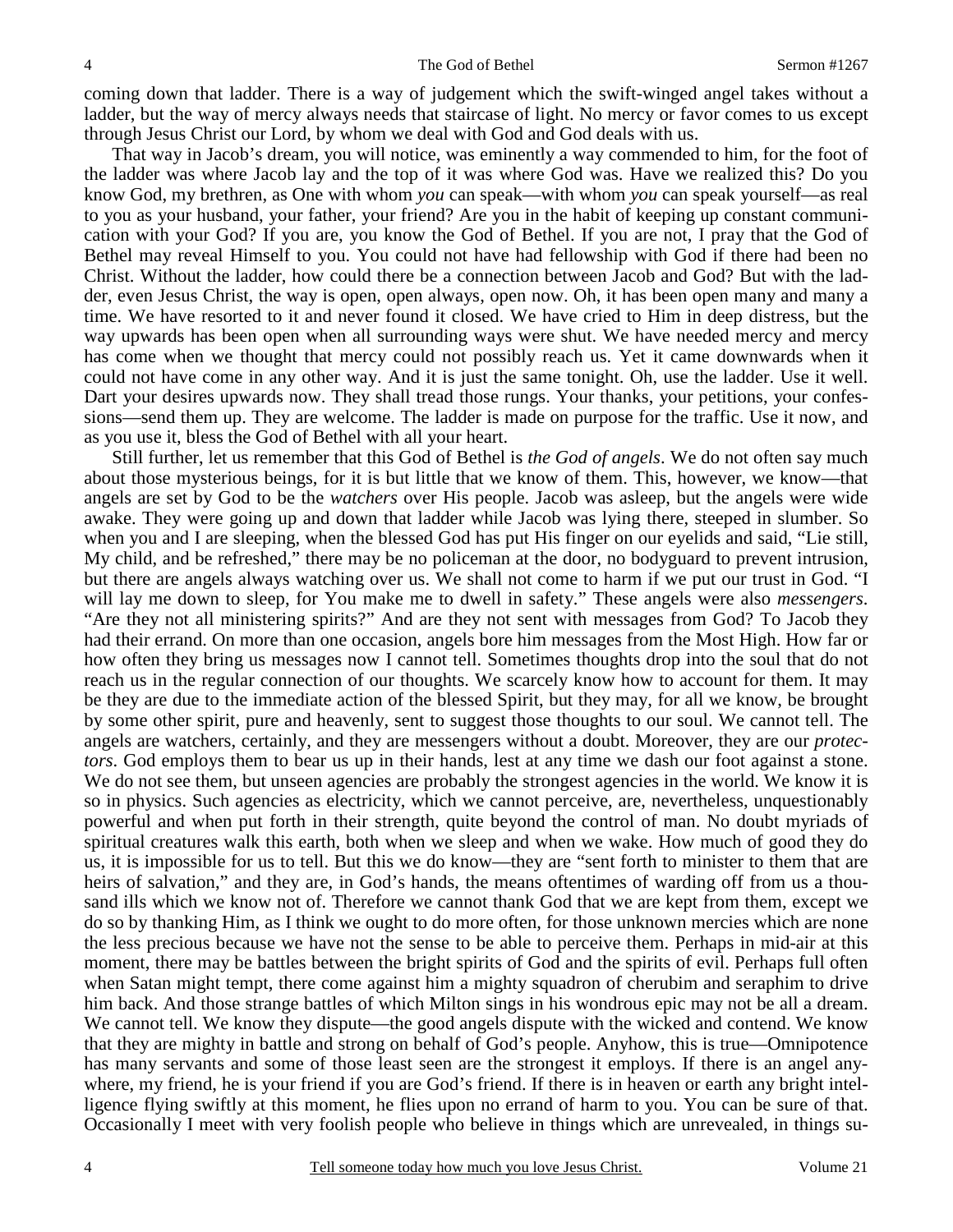#### Sermon #1267 The God of Bethel

perstitious and baseless fancies. Oftentimes they are not a little frightened about I scarcely know what about enchantments, divinations, or sorceries. There is such a credulity that still survives among the extremely ignorant. But whenever I have heard such observations, I have always thought of that wonderful text in the Book of Numbers, "Surely there is no enchantment against Jacob, neither is there any divination against Israel." There can be no spiritual powers which you or I have any need to fear. I remember hearing a good brother speak about courage against the devil, and in reference to spiritual power he said that he believed that a man of God when he had faith could kick his way through a street full of devils from one end to the other. I admired his simile. It was worthy of Martin Luther, for it was the kind of thing that Martin Luther would have said. Oh, if the air were as full of devils as it is of fogs, a man that has God within him might laugh them all to scorn. Who can hurt the man whom God protects? Unseen powers and terrible they may be, but they cannot injure us, for there are other unseen powers more terrible still—the hosts of that Lord who is mighty in battle—and all these are sworn to protect the children of God. "You have given commandment to save me," says David, and if God has charged His angels to protect and save His people from all harm, depend upon it, His people are secure.

 Moreover, *the God of Bethel is the God of Providence*. That He is the God of Providence and that He revealed Himself as such, is very clear, for He told Jacob, "Behold I am with you, and will keep you in all places where you go, and will bring you again to this land, for I will not leave you till I have done that which I have spoken to you." So He gave Jacob a promise that he should have bread to eat and raiment to put on—and should come again to that place in peace. Christian, your God is the God of Providence. He is the God of Bethel. Doddridge's hymn, which we sang just now, thus celebrates His praise—

#### *"O God of Bethel, by whose hand Your people still are fed; Who through this weary pilgrimage Have all our fathers led."*

Let us think of it, brethren—God is with His people in all places wherever they go. On the land or on the sea, by day or by night, you never can be where God is not. It is impossible for you to journey out of your Father's dominions. You may live in a mansion or a hovel and yet still be in His house, for His house is of vast dimensions. "In My Father's house are many mansions." You may dwell here or there and still be in the great house of the heavenly Father.

 And He is with you to provide you with all necessary things. Has not it been so until now? You may have had some very hard pinches. Perhaps you have partaken the bitter fare of widowhood. Your children may have cried about your knee for daily bread. Perhaps you have been very poor and the supply you have received has been scant. Still you are alive. Your food has been given you and your waters have been sure. Your garments are worn, but not quite worn out. Your shoes about you scarcely defend you from the damp, but still you are not altogether unshod. Until this time the Lord has helped you. Jehovah-Jireh has been your song. The Lord has provided. He whom Jacob worshipped as the God of Bethel has been the God of Bethel till now. Can you not trust Him? The little birds in the winter morning sit on the bare branches and sing when the snow covers all the ground—and they cannot tell where their breakfast will come from. They do the first duty—they sing—and they sing before they have had their breakfast. And God somehow provides for them. Seldom do you pick up a dead sparrow. For the most part, the birds of heaven are fed. Perhaps you would like to live in a cage and be fed regularly and have a pension. I believe that more of those birds die that are taken care of as pets by men and women than of those that are taken care of by God. So it is better for you to trust in the Lord than to put confidence in man. He has not let you starve, nor will He, even to your journey's end. Take this from His own mouth. "Trust in the Lord and do good; so shall you dwell in the land, and *verily* you shall be fed." There is God's "*veril*y" for it. Heaven and earth shall pass away, but that "verily" shall never fail.

 He promised Jacob, too, that he should have a seed and posterity. It did not look like it as Jacob lay there, but yet He proved its verity before Jacob came back. Why, when he returned he had some 12 children about him. There was a God of Bethel! He had, indeed, granted him the desire of his heart. As the good man said a little while after, "With my staff I crossed this Jordan and now have I become two bands." Ah, Jacob! He promised to provide for you. Look at the troop of children. "Yes," but Jacob

5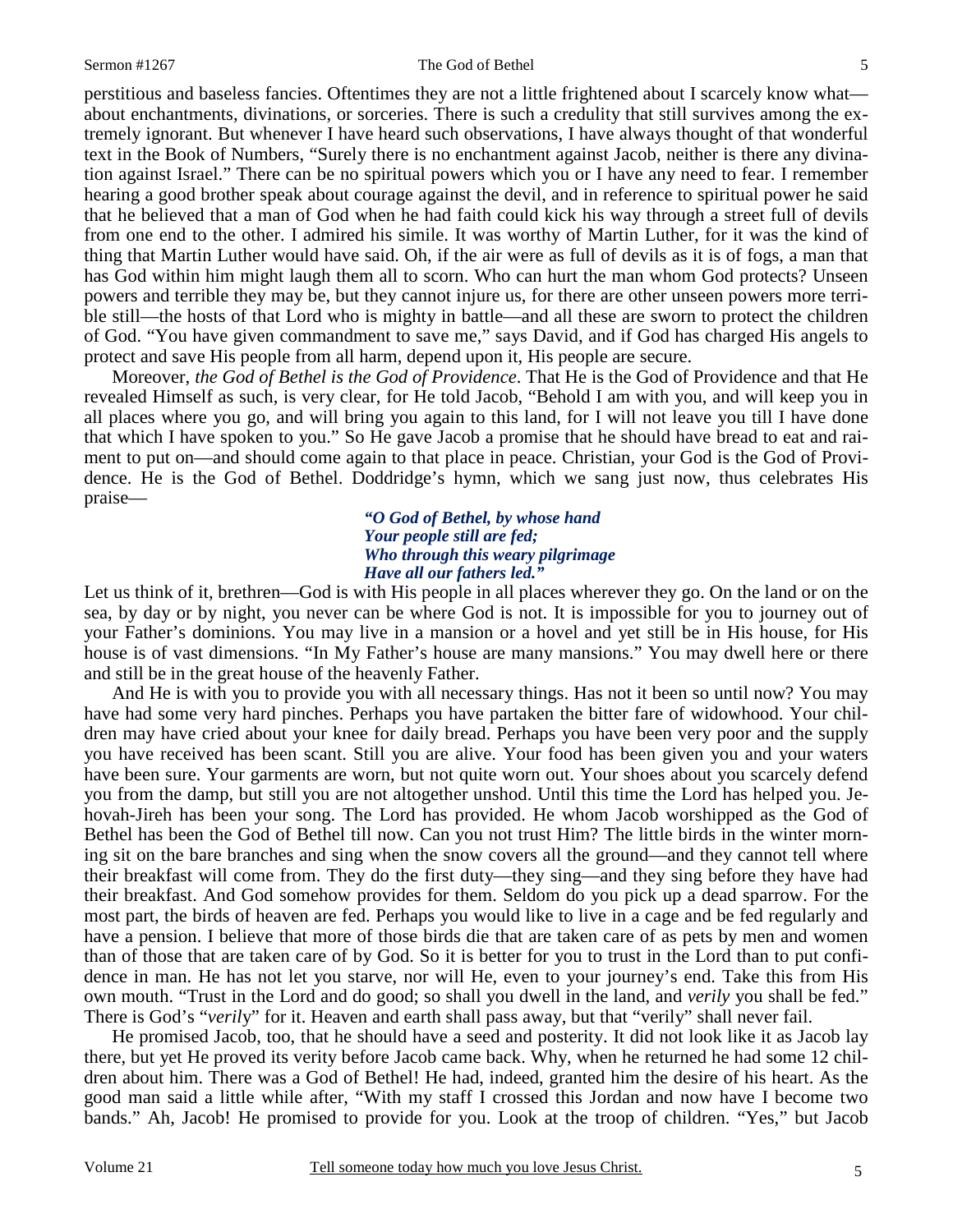might have said, "That is part of the burden." No, then, but listen to the bleating of those sheep. Listen to the lowing of the cattle. What do they mean, Jacob? "That is the provision that God has given me in the land of exile." Ah, and you have, most of you, got far more than you ever reckoned upon. You have, some of you, to thank God, indeed, for what He has done for you in providential things, and even those that have least have got more than they deserve. Let them remember that and however poor we may be, we shall never be as poor as we were when we were born. We brought nothing into this world. Come as low as we may, we shall have enough to float us into heaven, depend upon that—just enough manna to last until we get across Jordan and then we shall eat of the old corn of the land that flows with milk and honey.

 But God had also promised Jacob that he would bring him back to that place again. And that was another engagement of providence—that he was to go there and be brought back again—and by this should it be known that He was the God of Bethel. Now this really looked, at one time, very unlikely. Seven years he had to serve for Rachel and then got Leah instead, so there were seven more years to serve for Rachel. Then there came one year during which he had to be after the spotted sheep, and then another after the ring-streaked, and so on. So it did not look as if he should ever get away from Mesopotamia at all. But God had said that He would bring him back there in peace. Would He do it? Yes, He would drive him out of Laban's house somehow, for return to his fatherland he must. Yet as soon as he gets out of Laban's house, Laban is after him in hot haste. I do not know what Laban was not going to do—something very horrible, indeed—slay the father and mother with the children? But by the time that he gets close up to Jacob he cannot help himself, his heart is changed. He wants to kiss his daughters and his grandchildren and he has not got any thought of anger in him. God had warned him in a dream not to speak to Jacob either good or bad. So Laban tells Jacob that he is very sorry that he did not know that he was going, for he would have sent him out with mirth and with songs, with music and with harp. Though the truth is, he would not have let him go at all. But God knew how to manage Laban, though Jacob did not. And when Jacob left Laban's land, Jacob had dwelt there long enough and he was never to pass into it again, for they had left a heap of stones and that reminded them that neither of them was to go over those stones to hurt one another. And they said, "The Lord watch between us when we are absent from one another." And they did not interfere with one another any more.

 There are many things in providence that God will bring to pass in a very mysterious way. He uses trial and trouble full often to compass His wise designs. It is not the winds that blow directly towards the harbor that are always the best for ships. They speed better with cross winds sometimes, as you might think them not altogether favorable, as some would imagine, because they have a little touch of another quarter in them. And so it appears to me that the best wind to take a man to heaven is not the wind that blows due heavenward all the time, as he fondly wishes, but a cross wind that gives you a little chop of sea now and then and makes you feel the stress of anxiety and adversity. The thing a man wishes for his own welfare is not always the most desirable. Full often the deluge we dreaded has brought us a blessing we had not expected. Some sad reverse has issued in a glad result. We had better leave it with God to order all our affairs. Brethren, God manages providence. You may rest assured of that. He stands in the chariot and holds the reins. Though the steeds are furious, He holds them in with bit and bridle. Nothing happens but what God ordains or permits. Nothing, however terrible it may seem, can thwart His everlasting purposes of mercy, or turn aside one of His dear children from the eternal inheritance to which He has appointed them all. Rest in the Lord, for the Lord lives, and the Lord reigns. Stay yourselves upon Him. Nothing can hurt you. Make Him your refuge and you shall find a most secure abode and rejoice in the God of Bethel, who is God of providence.

 Next to this, the God of Bethel is *the God of the promises*. What a many promises He made that night to Jacob! Yet He kept them all. So the God of Bethel is to you and to me the God of promises.

 The everlasting covenant was confirmed to Jacob—"I am the Lord God of Abraham your father, and the God of Isaac." That meant that He was the God of the covenant. And the God with whom you and I have to deal is a God who may do as He wills. He is an absolute sovereign, but He never can do anything but what is right. Nevertheless, He has bound Himself—to speak with reverence—with bonds and pledges to us in the person of Jesus Christ, saying, "Surely, blessing, I will bless you." There is a covenant entered into on our behalf by the Lord Jesus with the Father. It brings to us unnumbered blessings,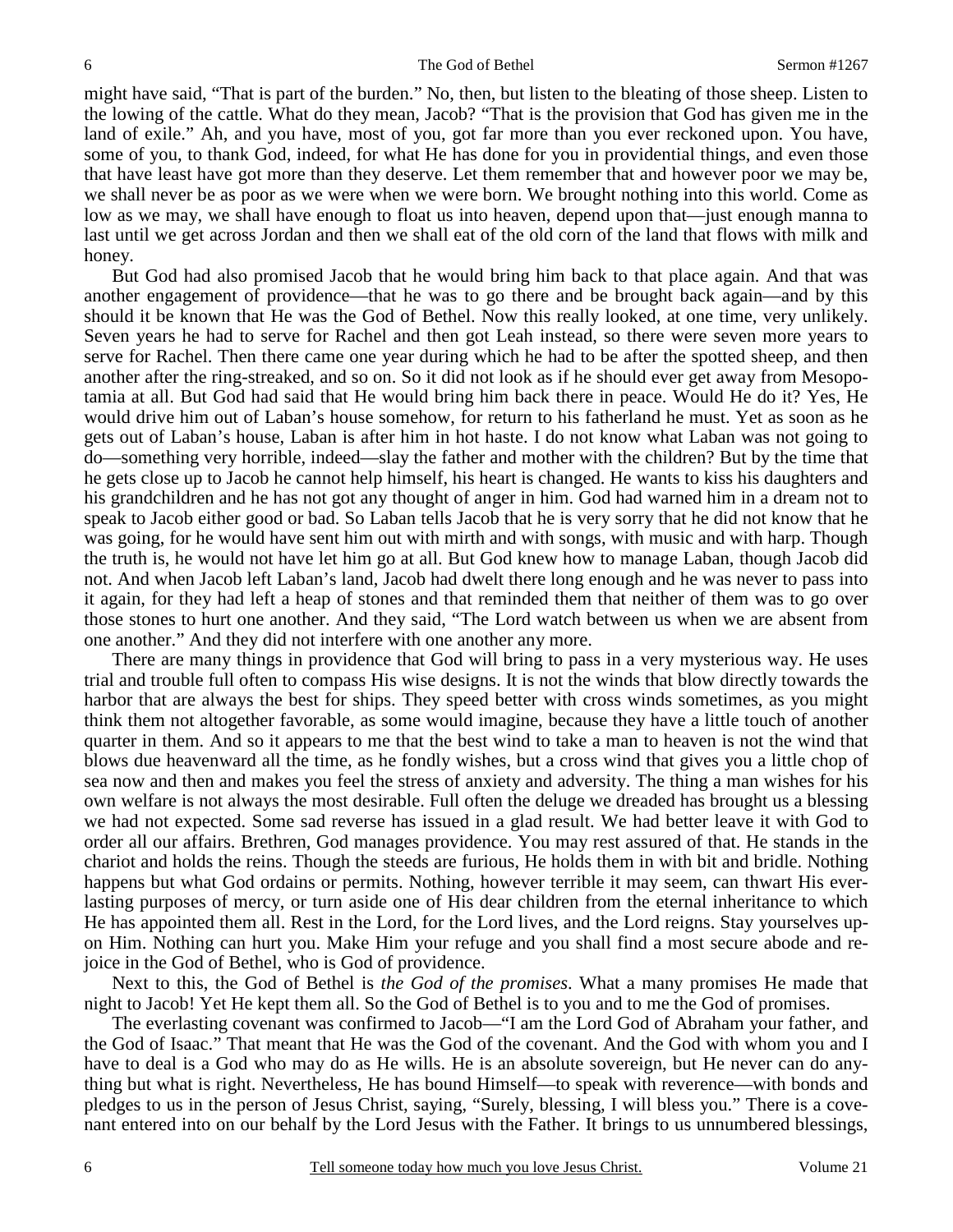#### Sermon #1267 The God of Bethel

assuredly and certainly, for God cannot lie and He has given us two immutable pledges that we may have strong consolation and never doubt His faithfulness. Beloved, the God of the promises has appointed your lot and heritage and you shall stand in it at the end of the days. The God of the promises has appeared to you in Jesus Christ and to you also has He sworn an oath, therefore you also may rest in the blood of Jesus, which makes the covenant sure. He has promised never to leave His people. "I will not leave you," He says to Jacob—and He says the same to you. He has promised that He will never forget to give what He has declared He will give. "I will not leave you till I have done that which I have spoken of to you." Oh, blessed Word! I feel as if my mouth were closed, and words failed me. The divine utterance itself is so rich, so full of marrow and fatness, that to talk about it seems like gilding gold, or adding whiteness to the lily's beauty. Only take it home. May the Spirit of God apply it. The God that changes not has made all the promises, yes and amen, in Christ Jesus to the glory of God by us, and every one of His promises made to believers shall stand fast and firm, though earth's old columns bow— "Though heaven and earth shall pass away, neither jot nor tittle of His Word shall fail."

 But time fails me. I must leave this inspiriting meditation just to notice, once more, that the God of Bethel is *the God of our vows*. Do not forget this, for it is the practical part—the God of Bethel is the God of our vows. You remember, brethren, Jacob vowed that God should be his God. You remember when you made a similar vow?—

> *"Oh, happy day that fixed my choice On You, my Savior and my God. Well may this glowing heart rejoice And tell its rapture all abroad. High heaven that heard that solemn vow, That vow renewed shall daily hear, Till in life's latest hour I bow, And bless in death a bond so dear."*

 God who gave Himself to us has led us to give ourselves to Him. Now we are not our own, for we are bought with a price; looking up from the inmost recesses of our sincere hearts we can say, "My God, my Father, You are mine forever and forever." And then Jacob, having made that vow, said—"This stone which I have set up for a pillar shall be God's house." In the fresh gratitude of his heart, he made a solemn dedication to the Lord. And have you not said something like it? Did you not give your house to God when you gave yourself to Him? Have you not given God not only one place to be a Bethel, but have not you asked Him to make your whole life and every place where you are a Bethel to His name? So it should be, and I trust so it is, for this is true Christianity—not to account this place or that edifice holy, but to make every place, be it your kitchen or your parlor, your bedchamber or your workshop, holy—and the pots and the pans, the implements of your daily calling all holy before the Lord. Is that your vow? Let it be your daily desire that that vow should be fulfilled—be resolved to live for God, for God ready to die, if need be—never doing anything but what you can ask His blessing. And whether you eat or drink, or whatever you do, do it all to the glory of God. And doing all in the name of the Lord Jesus, give thanks to God and the Father by Him. This should be true.

 The other thing that Jacob promised was that he would give a tenth unto the Lord. I do not know whether any of you have made any vow of that kind. I suppose there are few Christians who have not, at some time or other, made a vow of this sort. Well, brethren and sisters, perform your vows unto the Lord. God forbid that we should ever say anything in the heat of emotion, or make any pledge without due premeditation, for God is not to be mocked. When we have once devoted anything unto the Lord, let us not draw back our hand. I have known Christian men who have said, "If the Lord should prosper me till I am worth such-and-such an amount, all that I gain beyond it shall be given as a free-will offering to Him." I know one or two of the largest givers in Christendom who are thus fulfilling the vows they made. Yet I have also known some persons entangled by their vows. They have had in perplexity to ask, "What am I to do? I am in such a position that a larger capital than I ever contemplated is necessary for the carrying on of my business. Yet I have pledged myself to give and call my own no more than a definite sum which I have already in possession." You must take heed how you vow, for you may entangle yourself. Very often it is best not to vow at all. But if in the hour of sorrow you have opened your mouth unto the Lord, take heed that you do not withdraw from the thing your heart has purposed and your lips